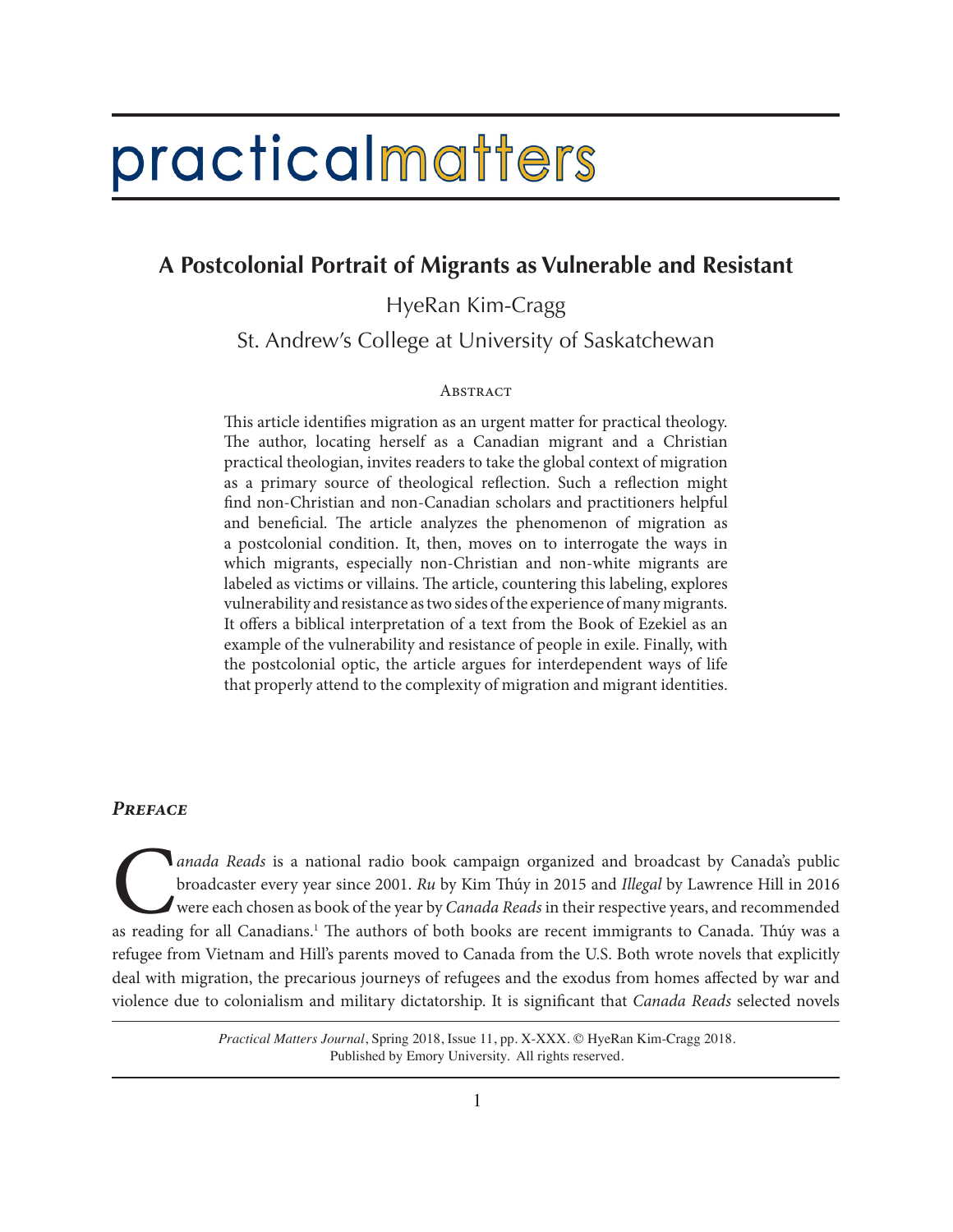about migration two years in a row. Migration has captured the interest of Canadians. We live in an "age of migration."2

#### *Introduction*

We live in an age of global migration, in which migration has become an urgent matter for practical theologians to consider. As a Christian practical theologian living in Canada, I will take the context of migration as a primary source of theological reflection<sup>3</sup> hoping that this reflection might resonate with non-Christian and non-Canadian scholars and practitioners as well. First, we analyze the context of migration using a postcolonial critique. Second, we interrogate the ways in which migrants are named and labeled. Contesting the stereotyping of migrants as victims or villains, we explore vulnerability and resistance as two sides of the integral experience of migration. As an example to showcase vulnerability and resistance in exile, we interpret a text from the Book of Ezekiel. Finally, with the postcolonial optic, we explore the notion of interdependence as a helpful way to come to terms with this complex context of migration. Simply put, we will consider ways both migrants and those who encounter migrants need each other. We will conclude by developing a practical theological response to migration by presenting an example of a Christian church sharing worship space with new Muslim migrants.

## *Taking the Context Seriously: A Practical Theological Stance*

Migration is one of the most pressing contexts facing people today. The scale of migration in the 20<sup>th</sup> and 21<sup>st</sup> century is massive and global. It affects all of us, albeit in different ways depending on the region in which one lives from and to which one is moving. Its scope is increasing in an alarming rate and its size is unprecedented. Canadian historian Jennifer Welsh shows how the Second World War (1939-1945) was a high water mark in the global history of migration, with a huge number of people crossing multiple national borders.4 The data in 2015 shows, however, that we have now exceeded the Second World War levels and that the total number of displaced people across the globe in that year was 65 million. It has reached the highest levels human history has seen thus far.<sup>5</sup> There is an urgent need for theologians to "engage with this developing migratory context in depth and with nuance,"<sup>6</sup> if we Christians and the Church are going to be responsive to the world in which we participate. Therefore, a responsive and responsible theological engagement with migration cannot remain at the abstract speculative level detached from careful understanding of the contexts of migration and the actual experiences of migrants. Where this is the case, migration is not only a context that challenges practical theology; it is also a source of practical theological reflection for practical theologians to attend to concrete realities and practices.

# *Analyzing the Migration Context Critically: Attention to Postcolonial Conditions*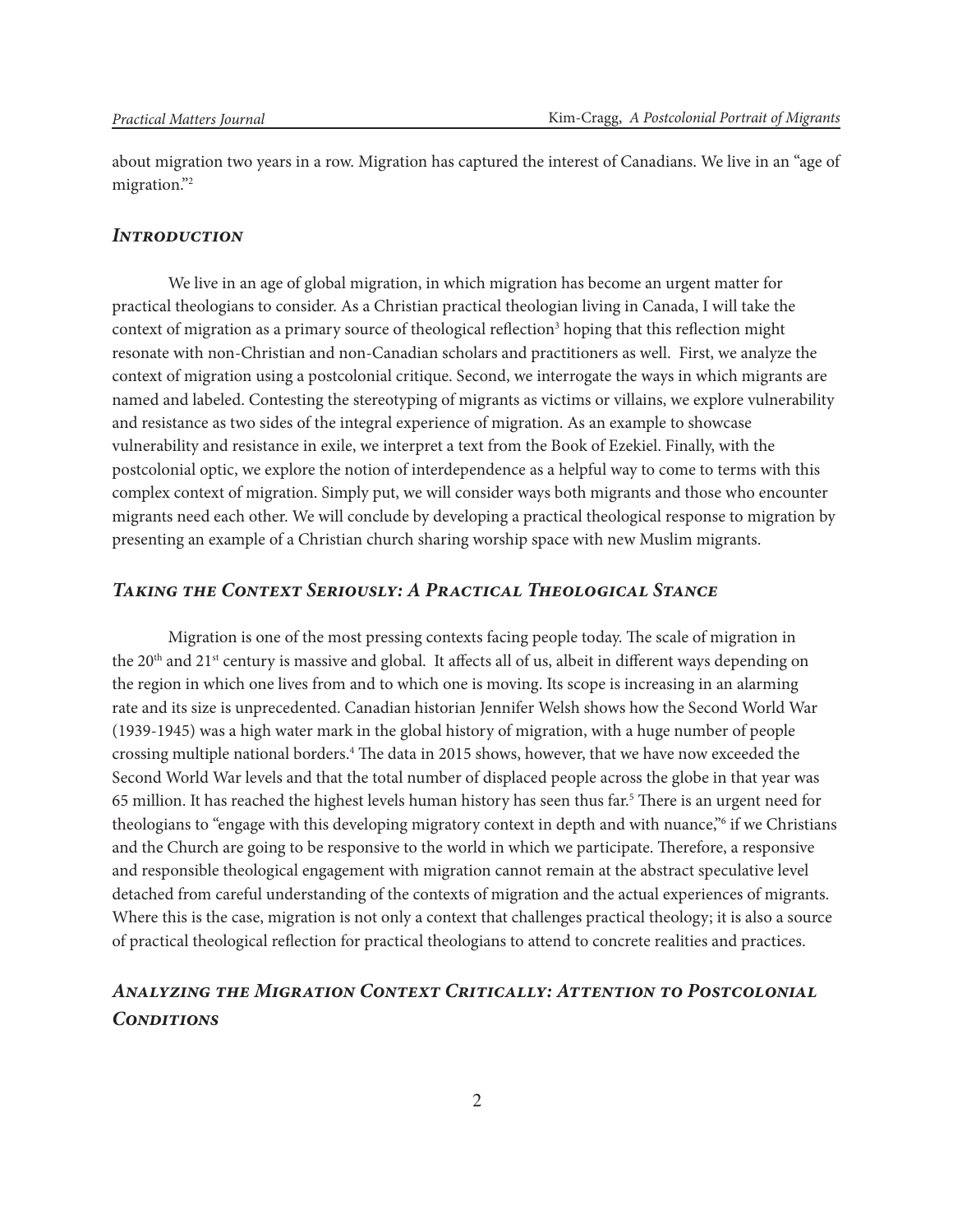One responsible way to engage the 21<sup>st</sup> century context of migration is to analyze the "catastrophic" phenomenon that we have identified<sup>7</sup> by asking why migration has become so massive and global. Welsh's claim is that the Second World War sparked the first great global migration. This first wave occurred when colonized countries of Africa, Asia and Latin America achieved political independence from European colonial powers (British, French, Spanish, Dutch, German) following the Second World War. A postcolonial era began in 1947, when India gained independence from British Empire. Most colonized countries had gained their political independence by the end of the 1960s.<sup>8</sup> However, political independence was far from the end of their struggles. Most formerly colonized countries faced obstacles of internal conflict and political instability following their independence. While the formal colonial regime had ended, colonial injustices did not; the colonial past has continued to haunt the present. This is what we call the postcolonial condition, a reality of the present rather than of the past, although it cannot be understood fully without considering the impact of historic colonial violence. The prefix "post" problematizes the assumption we live "after" colonialism while postcolonial thinkers continue to shine a light on the way "imperialism continues without colonies."9 Postcolonial notions also problematize pluralistic notions of spatiality, highlighting different geographical struggles and complicated landscapes.10

Struggles and hardships in certain geographical landscapes today, usually landscapes of former colonies, often lead people to leave their homes. The result is a change of space and time, namely, the massive flight of formerly colonized people into former colonizer nations and the repeat of past colonial patterns in a new way. A British theologian, Jenny Daggers observes, the postcolonial era is "a time by reverse migration from former colonies into the British metropole, so creating the rich ethnic and religious diversity of the contemporary United Kingdom."11 While her multicultural approach to migration may be limiting if one only looks at the celebratory aspect of receiving migrants, her observation in Britain can be similarly made in most countries. One should note, however, that more massive movements are happening within those formerly colonized nations. In the case of Syrian refugees, for example, it is the neighboring countries, such as Turkey, Lebanon, and Jordan that have received far more refugees than European countries such as Germany, Sweden, and Hungary, even though the latter countries draw a lot of attention and are praised for their humanitarian efforts in the media. Overemphasis on Europe's changing landscape due to crisis of refugee migration is further evidence of the colonial legacy of Euro-centrism.

While the impact of migration is unequal, the West is not immune to its pressures as the current refugee influx and colonial cosmopolitan cities demonstrate. Edward Said predicted this phenomenon more than twenty years ago explaining that even metropolitan centers of the First World would need the rest of the world for survival.12 The well-being of Europe and the First World are bound to that of migrants and refugees who are from non-West. That is the vulnerability of the West. That is why Musa Dube, a postcolonial biblical scholar from Botswana, rightly criticizes the developed world's illusion of independence. The dilemma and the promise of the postcolonial condition, she says, has been created out of "the modern history of imperialism, beginning with the process of colonialism, through the struggles for political independence, the attainment of independence and to the contemporary neocolonialist realities."13 The phenomenon of migration is, to some extent, caused by unfinished and violent colonial relationships. That is also why Kwok Pui-lan has stressed that postcolonial work must go through a double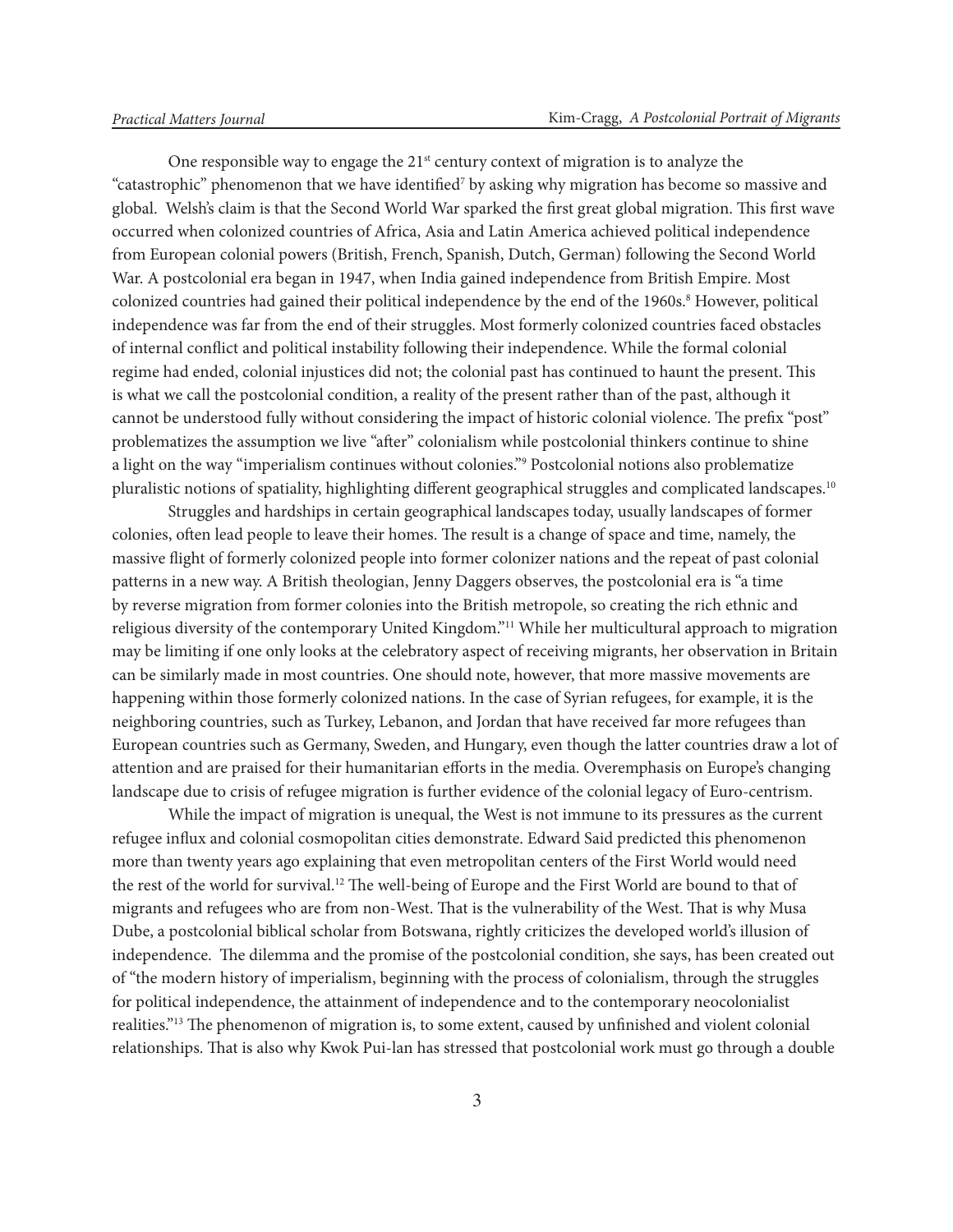process. This involves not only a process of "deconstructing Western dominant regimes of knowledge" but also of "examining the interdependence of the cultural terrain traversed by both the colonizers and the colonized."14 To properly engage this double process, we require an ability to decisively connect the past with the present, and to meticulously view our particular reality in light of the wider and global realities. Dube calls this "a global ethical commitment to liberating interdependence that emphasizes interconnectedness of relationships that recognize and affirm the dignity of all things and people involved."15

#### *Probing Canada as Contested Space*

In full acknowledgment of the unequal position of migrants and the different impacts affecting different places globally, those of us, including established white settlers in North America and Christians who easily identify as the ones who belong must acknowledge our own vulnerability at what cost we belong. Speaking of Canada's experience, those first-generation European migrants who settled on the land that was inhabited by indigenous people are faced with this particular question. History has revealed the numerous ways that this settlement made use of systematic violence against indigenous people.16 The colonial violence was so brutal that the  $21<sup>st</sup>$  century Canada is still experiencing its aftermath. It is a history that Canada, as a country of migrants, will need to struggle with for a long time. That is one example of a cost of belonging.

Canada's national identity, its origin, and its own worldview have been determined and shaped by migration. Canada is a country whose history includes many various waves of immigration. Canada enjoys a reputation throughout the world for being the most multicultural nation and also the most welcoming to immigrants and refugees. It is true that Canada was the first country to create an inclusive immigration and citizenship act, establishing multiculturalism as its official government policy in 1971. But unfortunately, this positive assessment of Canada's accomplishments is not the whole story.

Jewish Canadian historian Irving Abella contests Canada's positive reputation. He writes,

It is one of our great national myths that Canada has a long history of welcoming refugees and dissidents, of always being in the forefront of accepting the world's oppressed and dispossessed, of being receptive and hospitable to wave after wave of immigrants…yet as the recent literature in Canadian history has shown, the Canadian record is one of which we ought not to be proud. Our treatment of our native people as well as our abysmal history in admitting blacks, Chinese, Japanese, Indians and during 1930s and 1940s Jews, should lay to rest [this] myth.17

In order to keep Canada a white nation, the government in the early 20<sup>th</sup> century implemented an immigrant policy based on racial profiling. They discouraged Blacks, Asians, and Jews from coming and settling until the 1960s.18 Criticism in the 1966 "White Paper on Immigration" prompted the Liberal government to conduct a further review of immigration policies, which led to the creation of a new immigration act that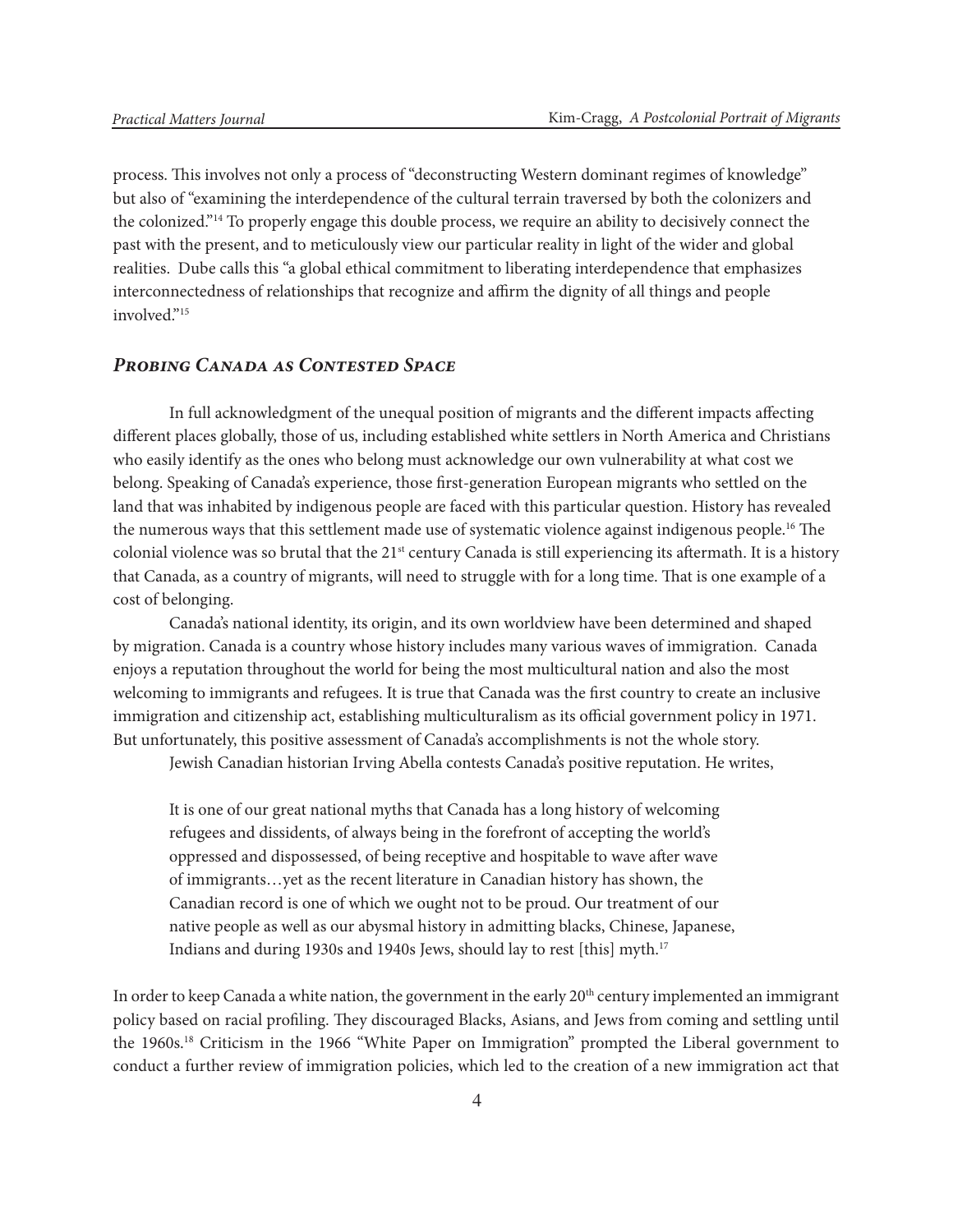would eliminate the remaining elements of discrimination from the Canadian immigration policy.<sup>19</sup> Racial homogenization and segregation policies had created fear and insecurity. That is another cost of belonging. The border was created to keep certain groups out for the sake of security. Yet, despite efforts to keep people out the border has never been totally secure. Canadian activist and migrant from India, Harsha Walia argues that border security is imperialistic because it reinforces Western rule in the context of a global empire, and maintains the unequal relationships of political, economic, cultural, and social dominance over its previous colonies.<sup>20</sup> Indeed some see national borders in the 21<sup>st</sup> century as contributing to the phenomenon of modern day slavery.<sup>21</sup>

### *Foregrounding Problems of Name-Calling and Labeling*

The journey of undoing border imperialism towards interdependence is bumpy. While the West is not unaffected by the reality of migration, most of the difficulties of migration are often encountered by migrants than by those who receive them. Many migrants, before they leave their homes, have experienced persecution, imprisonment, and poverty. Most of them, while crossing borders, experience hunger, violence, rejection, hostility, exploitation, loss, and various other struggles. Even after they have settled in a place, their hardship continues because their lives are to some extent a life of exile. The late Edward Said, Palestine American, who himself lived in a kind of exile from the home of his family, called exile, "a cruel punishment of whole communities and peoples, often the inadvertent result of impersonal forces such as war, famine, and disease."22 These experiences of migration are the experiences of victimization at the hands of political, social, and legal systems. *Ru*, the book that won the 2015's *Canada Reads* competition*,*  literally means a small stream in French. In the book, Thúy uses this image to signify a flow of tears and blood. Reflecting on her migration from Vietnam, Thúy captures the flow of this precarious, vulnerable, yet resilient life journey, which should be neither dismissed nor romanticized.

Not every migrant experiences deadly hardship during the process of migration. Some are educated and wealthy. Migration can be a happy choice for those who come freely and look for job opportunities. On the other hand, many migrants who enjoyed a comfortable standard of life back home were also forced to leave their stable life behind due to conflict and political upheaval. In other words, we should not approach migrants as if they are all the same. There is a danger of totalizing migrants as victims or villains or good and hard workers. We need to beware "the danger of a single story," as Chimamanda Adichie, a migrant from Nigeria living in the United States, points out.23 The portrait of migrants is far from homogenous.

In order not to fall into the danger of a single story, we require a postcolonial interrogation of the problem of representation of migrants. Judith Butler's insight is of some help in this. "We are called names and find ourselves living in a world of categories and descriptions," she says, "way before we start to sort them critically and endeavor to change or make them on our own."<sup>24</sup> Postcolonial critic Gayatri Chacravorty Spivak, also a migrant from India living in the United States, thought-provokingly asked, "Can the subaltern speak?"25 Some people are spoken of, even spoken for *before* they can speak.26 If we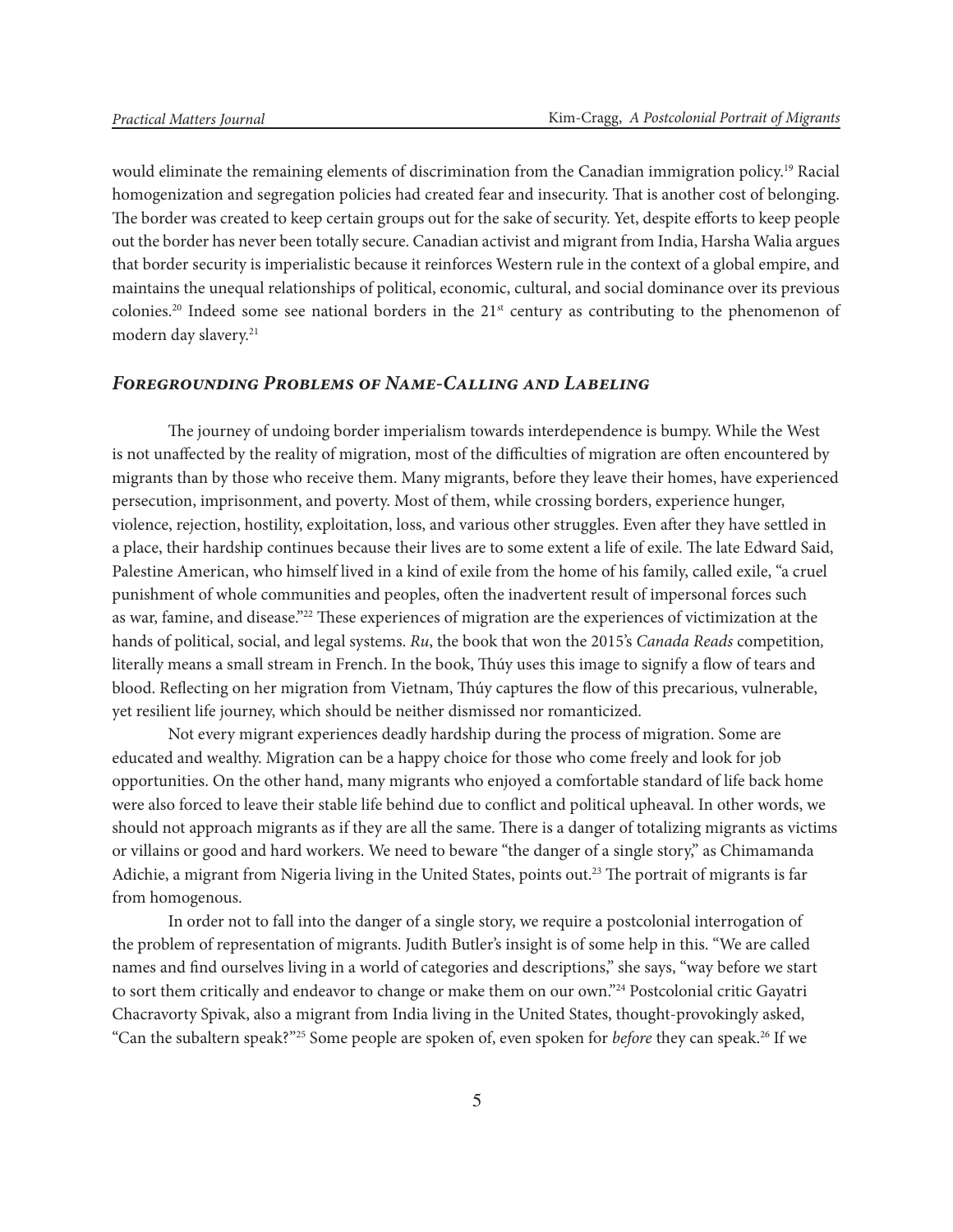don't listen for the migrants' own voices, how will we ever understand them?

The representation of "Asian woman" is another example of a label that can impede such understanding. A personal anecdote may serve to illustrate. As a Korean migrant, I was never identified as "Asian" until I came to Canada. The label "Asian" was applied to me before I was able to articulate what that meant for myself. I was forced to accept this category as my identity. The label "Asian woman" is only applied to a woman when she is *outside* Asia usually *before* she identifies herself as such. This label is the product of a Western colonial gaze. It is a name-calling of females who migrate into or who are subsumed by the colonial space.27 Name-calling as a form of representation of others implicitly describes some people as out of place. It is a process of othering, pointing out that they do not belong.<sup>28</sup> Nam Soon Kang, a migrant from Korea living in United States, makes a self-critical point that Asian feminist theologians themselves reinforce this kind of name-calling, falling into the trap of representation in their theological writing as they portray, Asian women as "victims from starvation, rape and poverty."<sup>29</sup> Then, she explains, they also fall into the glorification of themselves as the ones who "liberate themselves with heroic power."30 Such generalizations applied to Asian women falsely assume that their particular experiences are universal. The representation of Asian women as heroines is equally dangerous because viewing Asian women's struggles as heroic makes it seem as if their acts are independent of others and fails to see their interdependent and tangled relationships with others.

Some migrants are also labeled as illegal criminals and sometimes as potential terrorists. This creates a different kind of problem of representation. Since many migrants and refugees today are Muslim, this kind of name-calling is often the fruit of Islamophobia. The use of these names becomes a challenge to religious pluralism, and can be perceived by some Christians as a threat to the religious norm of their society. As soon as migrants are associated with the labels "criminal," "illegal," and "terrorist" they are perceived as non-human. Sara Ahmed, Australian-British scholar, suggests that "we can only avoid stranger fetishism . . . by examining the social relationships that are concealed by this very fetishism. That is, we need to consider how the stranger is an effect of processes of inclusion and exclusion, or incorporation and expulsion, that constitute the boundaries of bodies and communities, including communities of living (dwelling and traveling) as well as epistemic communities."31 In this regard, we agree with Ahmed that our ontologies of the stranger, or the victim, or the villain produce constructions of the self that rely on differentiating between some others as stranger other, between migrants as victims and villains.

Name-calling or labeling of migrants as a problem of representation is pervasive and prevalent in the media. As a result, it has become a part of our own conscious and subconscious psyche. Practical theologians must help to raise awareness and correct this dominant view. One way to help this is to emphasize the everyday reality of life in a society of migrants without falling into a trap of negative stereotyping or overly positive exceptionalism. Celebrating migrants' contribution to the economy is practically a dangerous strategy.32 Instead, each one of us must perceive and treat migrants as who they are. They do all what everyone else does. They eat, love, play, consume, cry, suffer and die.<sup>33</sup> They have smartphones as most of us do. Smartphones are a necessity for migrants, as a reporter of *New York Times* put it, "A 21st-Century Migrant's Essentials: Food, Shelter, Smartphone." Thus, smartphone charging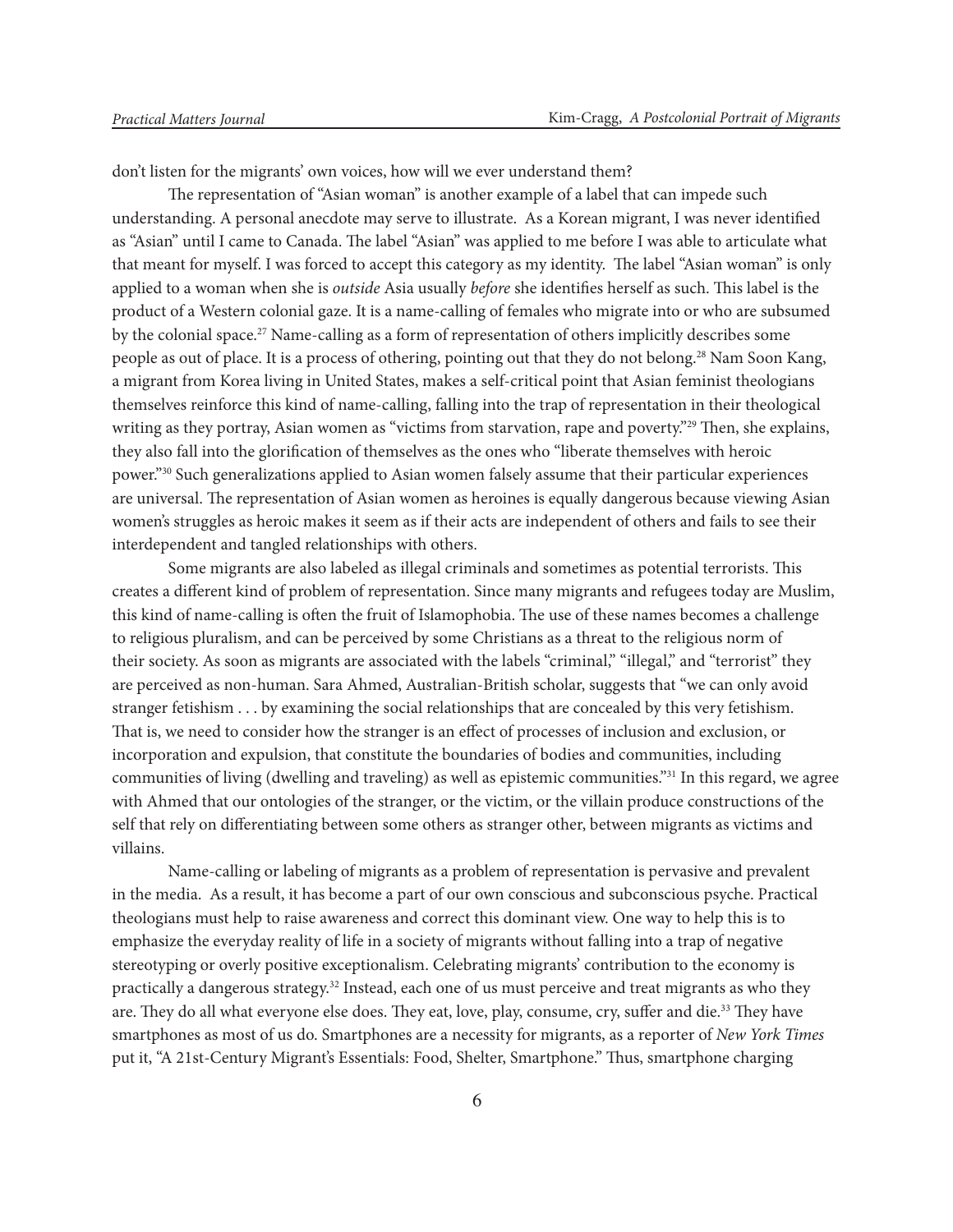stations are something they cannot live without. Smartphones, along with social media like Facebook, twitter, google hangout, and skype become essential tools to find routes, avoid border control and arrests, and stay in touch with their family and friends.<sup>34</sup> Yet, if we fall into this false labeling of migrants as victims, and singlehandedly represent them as poor, uneducated, uncivilized and powerless victims, it is easy to misunderstand their possession of smartphones as a sign of a luxury or privileged life and fail to see their actual needs are like us. Practical theologians must pay attention to the concrete activities and ordinary as well as extraordinary lives of migrants. The focus on particular and embodied activities is an important methodological choice for doing practical theology. It is also critical to note that if theology does not have relevance for everyday faith and life, then it has little or no meaning.<sup>35</sup> Thus a theology that addresses migration must deal with the relevance for the everyday faith and life of migrants. That is another way to say that migrants are human. It is also to realize that "humans are not illegal, actions are."36 No migrant is illegal.

# *Practical Theological Response: Seeing Migrants as Vulberable yet Resistant*

To change our perception of migrants, we need to learn to see them connectively. To see them connectively is not to see them verses us. It requires a self-critical lens for those of us who are Christians who identify ourselves as the ones who belong. Even if positive efforts have been made in certain Christian circles to challenge the view of migrants as a threat to society and a burden to the economy, most Christians are still stuck in a response that treats migrants as little more than objects of charity. It is a convenient stance because we do not need to admit our vulnerability, or worsen our own our complicity in the conditions that contributed to the cause of migration. Our posture becomes detached, looking at migration as someone else's problem. The theological and ecclesiological discourse on migration continues to focus on how the Church should help migrants to settle in new places.<sup>37</sup> It is laudable that some explore key theological concepts of neighbors and strangers associated with migrants, even to identify Jesus as a migrant and stranger.<sup>38</sup> However, this perspective often remains triumphant and fails to expose the layers of colonialist habits in our thinking and practice. Most of all, it fails to expose our own vulnerability as settler Christians in North America.<sup>39</sup> As long as migrants, especially non-Christians, are regarded as victims or villains, or model minority, we run the risk of patronizing, penalizing, and praising them, unable to see their vulnerability, agency, decency, and most of all, humanity that is tangled with our own vulnerability, agency, and decency.

Judith Butler addresses this us vs. them dividing problem, the dualistic dichotomy when she develops the connection between vulnerability and resistance. There is discomfort and anxiety around the positive affirmation of vulnerability, and understandably so in a society that values agency and advocacy. What is more, when we think of vulnerability it is often as something that is in terms of a need for protection.40 But this particular thinking assumes that as political beings we should only be about acting, without recognizing that we are also being acted on. "If nothing acts on me against my will," Butler explains, "then there is only sovereignty, the posture of control over the property that I have...Is this not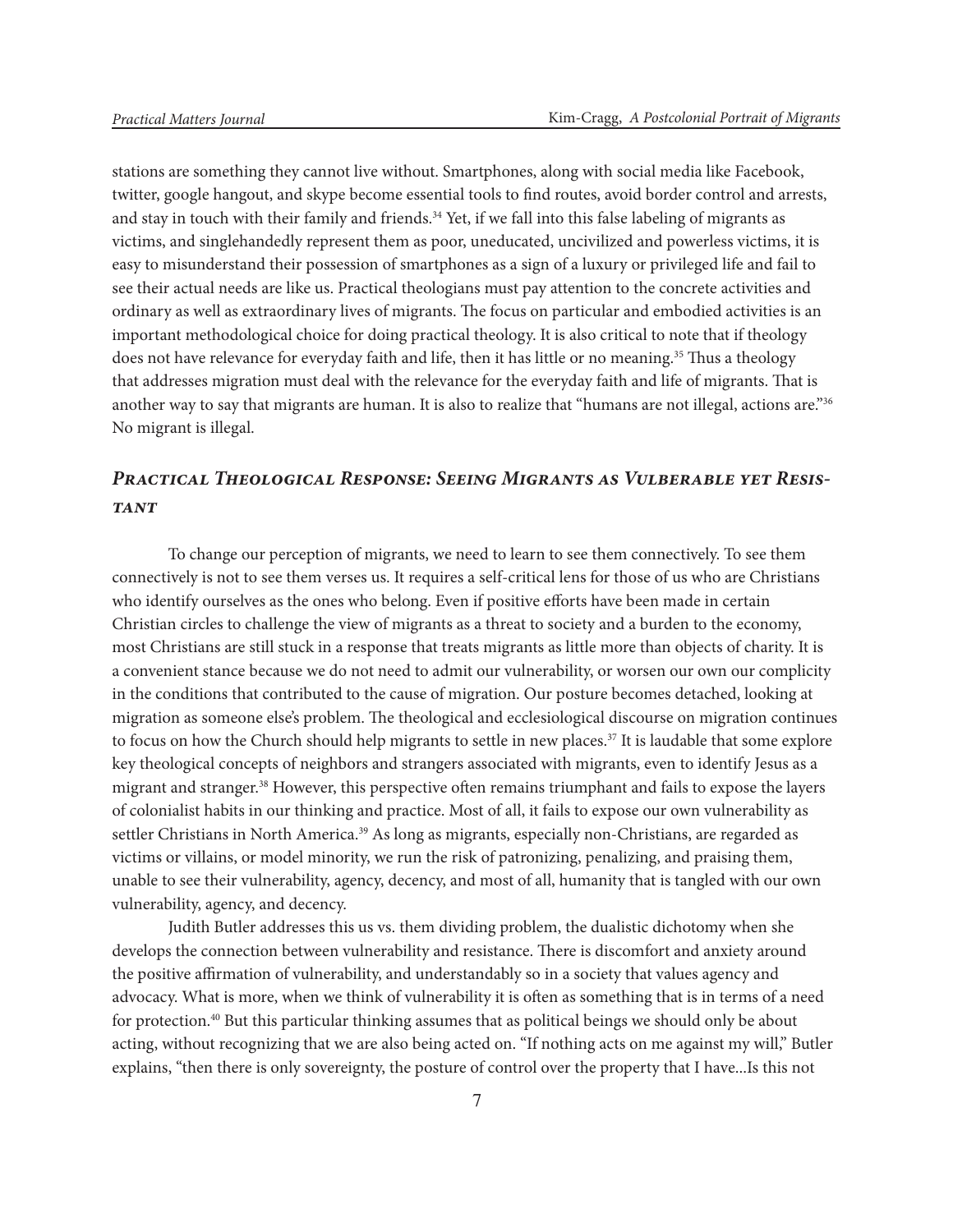the masculine account of sovereignty that, as feminists, we are called to dismantle?"<sup>41</sup> For Spivak, this masculine account of sovereignty appears as "ego" which could refer to a powerful male individual but also could resonate with the North American settler ideal, the First World, the North, or Europe in the global drama of migration. This "ego," she says, "rejects the incompatible idea *together with the affect* and behaves as if the idea had never occurred to the ego at all."<sup>42</sup>

What Butler and Spivak help us to rethink is that the condition of vulnerability is not exclusive to resistance. On the contrary, there is always vulnerability in resistance. We are vulnerable when we resist because our lives are interdependent. This helps us to see that migrants who are vulnerable are not entirely powerless, but actually in a position where they are exercising their power through resilience and resistance. One example of their power in resilience and resistance is found in their religious identity. Their religious presence in the public sphere challenges a perception of religion as private and makes religion visible in secular society. James Walter, chaplain to the London School of Economics and Political Science, has noted that migrants on the university campus make visible "Western academia's embarrassment or hostility toward religion." Migrants, often practicing religions other than Christianity, seek to express their religious identity and open up religious discourse in relation to higher education, suggesting a need for "the integration of religious perspectives with secular disciplines."43 Migration, as an experience, gives us insight into forms of political resistance that rely fundamentally on vulnerability, which affirms Butler's position that "[v]ulnerability can be a way of being exposed and agentic at the same time."<sup>44</sup> Then, what is the theological implication of Butler's contribution on vulnerability in resistance? A text in the book of Ezekiel may offer a clue.

## *A Biblical Exploration of Migrants' Act as Vulnerable and Resistant*

Jean-Pierre Ruiz reads the text of Ezekiel 12: 1-20 in a way that interprets the peculiar, perplexing, even foolish actions of the prophet as a call to the people to recognize their vulnerability and resistance. Ezekiel, an eccentric prophet (2:10), must prophesy the fall of Jerusalem and the destruction of Judah, an event that will necessarily send his people into exile.45 Ezekiel utters his prophesy with a detailed instruction: "Mortal, eat your bread with quaking, and drink your water with trembling and with fearfulness" (12:18). This injunction seems strange to the contemporary audience, says Ruiz, but it resonates with the experience of deportees forced from their home who are indeed trembling and fearful. The instruction is an affirmation of the migrant life. This affirmation of their lived experience in the form of command is comforting in terms of its embodied explicitness of the daily struggles most migrants experience. Ruiz regards this recording of the mundane and daily experience of the migrant as a prophecy of Ezekiel to "announce what was yet to befall Jerusalem, the eventual fall of the city to Nebuchadnezzar's armies and the second deportation of its population."46

A point of connection between Butler and Ruiz is Ruiz's claim that Ezekiel's prophecy should be understood in terms of its performance of vulnerability.

Therefore, mortal, prepare for yourself an exile's baggage, and go into exile by day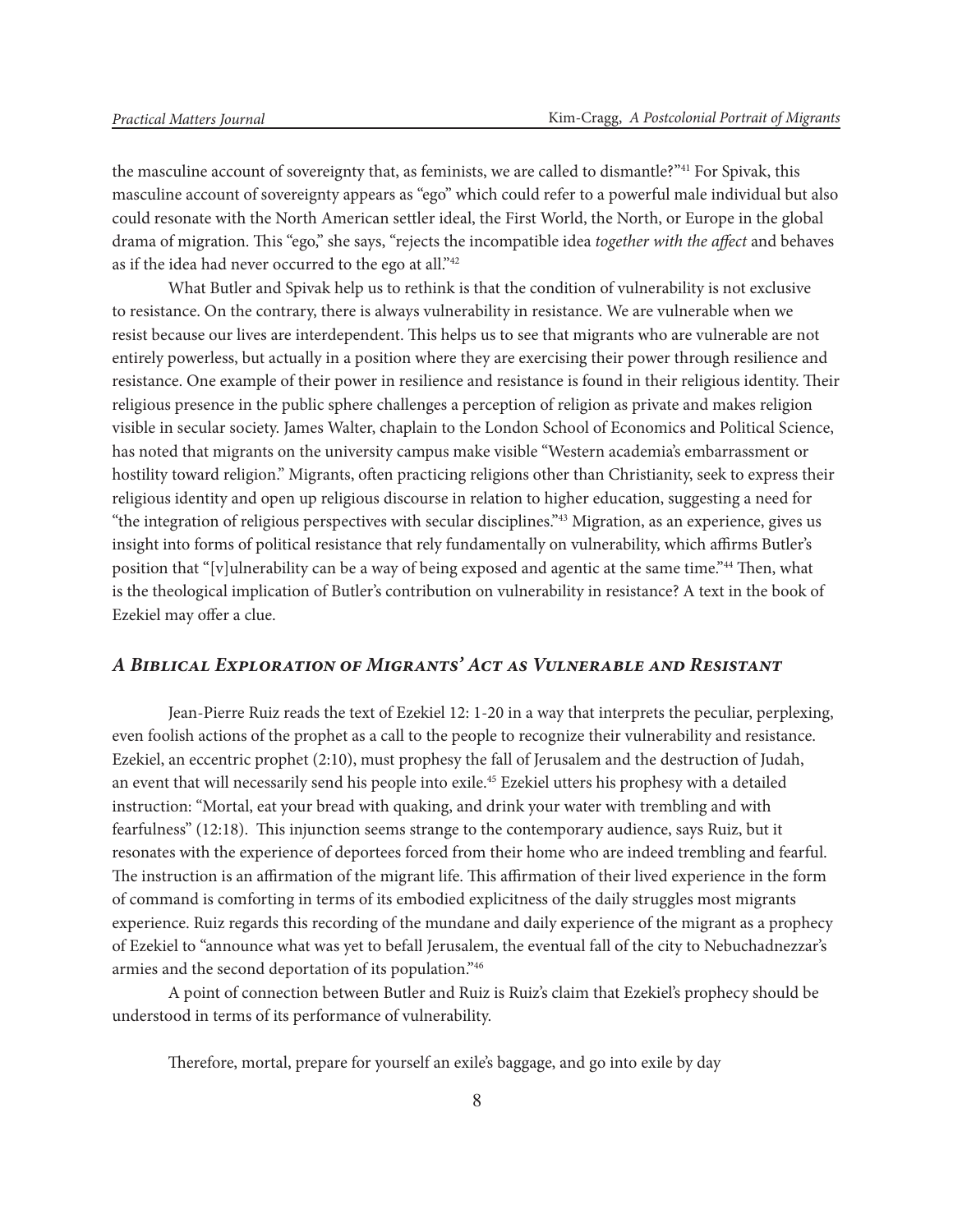in their sight…; you shall bring out your baggage by day in their sight; and you shall go out yourself at evening in their sight… Dig through the wall in their sight… In their sight you shall lift the baggage on your shoulder, and carry it out in the dark (12:1-6).

This bodily act of moving and carrying baggage, a physical experience of migration and exile, constitutes a form of resistance on behalf of the God of justice against the rebellious people. This vulnerability enacted before the people is a "practice of deliberate exposure" and constitutes an example of "non-violent resistance" of the kind for which Butler advocates. She describes non-violent resistance in terms of bodily vulnerability that is used "for the purposes of asserting existence, claiming the right to public space, equality, and opposing violent police, security, and military actions."47

Exposure of the precariousness of migrant lives unmasks the instability of the nation state. "Nations exist insofar as they are capable of differentiating in/appropriate bodies."48 The borderline only works as long as it differentiates between which bodies belong and which bodies do not belong. The nation state can uphold the legality of citizenship as long as it can say who deserves or does not deserve to be a citizen. Legality only exists as long as it is used against those who are deemed illegal. In the book *Illegal,* Lawrence Hill brings the experiences of refugees crossing borders into focus through the life of a boy. He is a marathoner, literally and figuratively running for his life. In the story, the boy's exceptional ability to run fast helps him cross the finish line before anybody else in a race held in a country where he is living illegally. When it is time to give the medal to the first-place runner, his citizenship is questioned. Ironically, the nation that was trying to expel him as an illegal suddenly changes its tone and wants to grab his medal winning ability. His body as a runner is appropriated by the nation that had made him an illegal. So, we are left with the question: *who belongs and who doesn't?*

Working on the question of who belongs and who does not, theologian Michael Nausner shares his personal migrant experience in the U.S.: "I know that it is not *my* homeland; or more accurately: It is and it is not my homeland. I have my livelihood here, even though my legal designation is 'non-resident alien.'"49 Like Nausner, the boy in *Illegal,* and most of us belong and do not belong at the same time. We inhabit double or more spaces, which are often in tension. The police beating of Rodney King that sparked the Los Angeles riots in 1992 is a case in point. This violent event was a result of Black/White tension in the United States. Yet for Korean American communities in Los Angeles this event awoke them to the fact that they are "always located somewhere," but actually "elsewhere" or nowhere.<sup>50</sup> This event resulted in the destruction of many Korean businesses. Korean migrants in the United States were made aware that they cannot rest comfortably in their silo diaspora communities, but must become involved with issues of racism in the county where they reside, interdependently working with other ethnic groups.<sup>51</sup>

 In short, to lift up the vulnerable yet resisting existence of migrants is neither to minimize their struggles to belong nor to romanticize their painful and dangerous border crossings. Their sufferings are often excruciating. Their losses are often enormous. But such vulnerability is also a form of resistance. It can be a sign of undoing border imperialism.<sup>52</sup> The very existence of migrants, and their constant movement across borders, claims a space of belonging and demonstrates that there is a renewal of popular sovereignty outside, and against, the state.<sup>53</sup>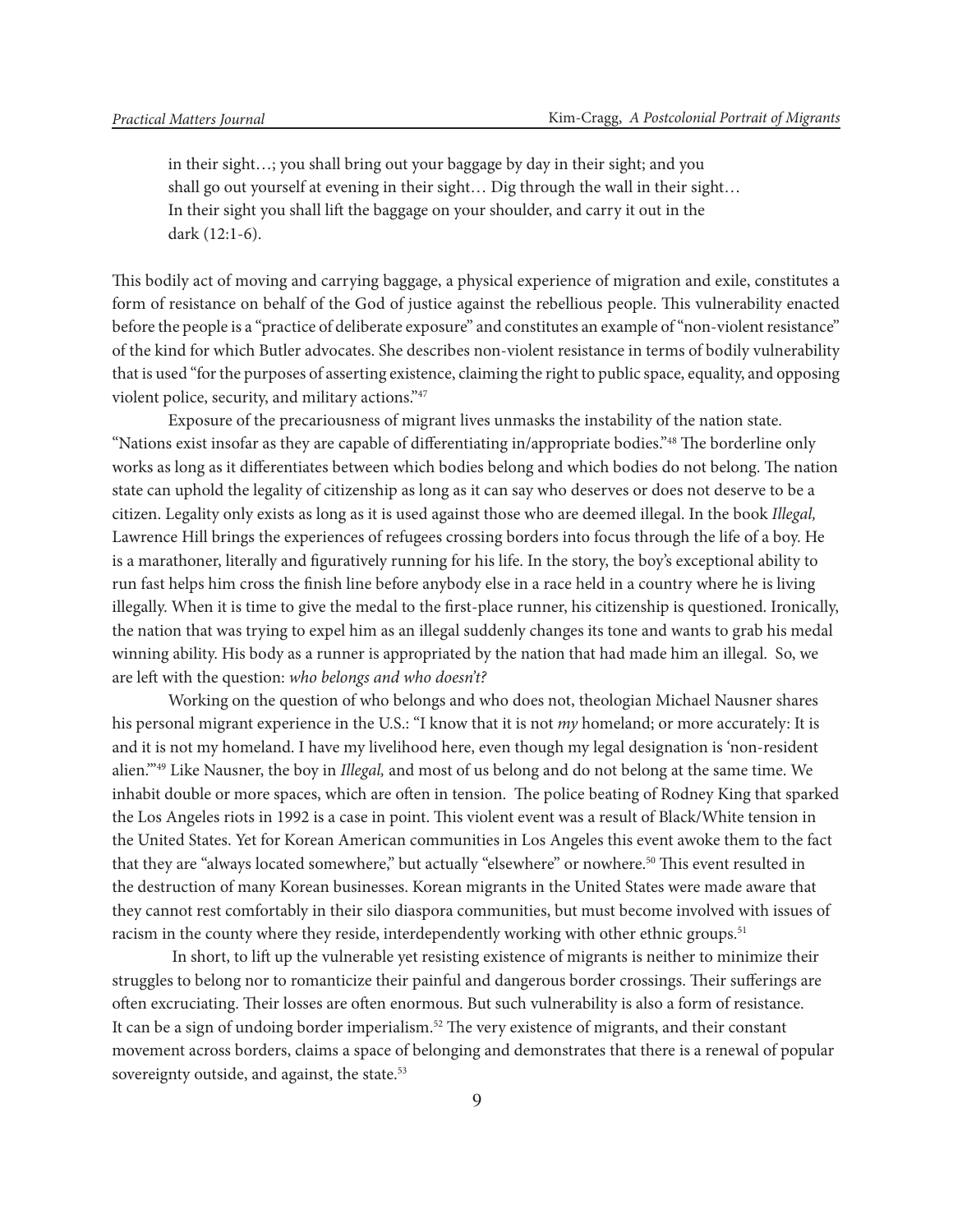## *Toward An Interdependent Life Together*

On September 3, 2015, a three year old boy Alan Kurdi from Syria was drown while crossing the Mediterranean Sea. The disturbing photographs of this boy's dead body washed up on the Turkish shore shocked Canadians and others around the world. It became one of the stories of 2015 that changed the global response to the Syrian refugee crisis.<sup>58</sup> Alan died with his mother and his older brother on a migration journey. They are survived by his father Adullah Kurdi. This story was particularly tragic for Canadians because this family was heading to Canada where Adullah's sister Fatima lives and she is the one who invited them and worked so hard to bring her family to Canada.

It is true that this tragic story told in a photo refocused a sense of moral responsibility in Canada and helped create the political will required to take action. It definitely affected the federal election that led to the victory of the party and its party leader Justin Trudeau who promised to bring in 25,000 Syrian refuges to Canada by the end of 2015.59 However, the plan to resettle tens of thousands of refugees cannot be delivered unless each individual, each faith community, and various sectors of society take a concrete step toward an interdependent life, a journey of co-dwelling among migrants, settlers and indigenous people who share the land.

As Christians, and people of different faith traditions, where can we practice this co-dwelling life of interdependence as we face the reality of migration? An Anglican Church of Canada in Southwestern Ontario is an example.60 A small farming community of Leamington, a place known for tomatoes and a Heinz ketchup factory, received 24 families from Syria in 2015. The church invited these new families along with other Muslims to a picnic and learned that the place they were renting for their prayers was getting too small<sup>61</sup> due to these new families joining the prayers. By the month of Ramadan, St. John Evangelist Anglican Church decided to open its doors to Muslims who need an appropriate space of prayer for their holy season. Opening the worshipping space is more than a rental business for the church. It takes a certain vulnerability on the church's part. A Christian clergy kneeling inside a mosque praying with fellow Muslims is a concrete practice that we, though religiously, racially, linguistically, and culturally different, must pray together and walk together. This can be a performance of resistance against Christian Islamophobia. This visible yet vulnerable act of sharing a worshipping space with Muslims may provoke a profound question for members of St. John Evangelist Anglican: "What is church?" and "Who belongs to this church?"

The practice of opening doors is a spiritual discipline of opening to the Spirit. People of faith ought to be open, willing to be challenged and changed by these intentional encounters and mutual engagements. The prejudice against each other will be challenged, while ignorance will be exposed. With inevitable mistakes and errors, we learn to appreciate each other's religious practices and different ways of life. With gratitude, ultimately, we re-discover the life of migrants, while our own lives. With humility, we may be able to appreciate a nuanced portrait of migrants who are vulnerable, resilient, and resistant.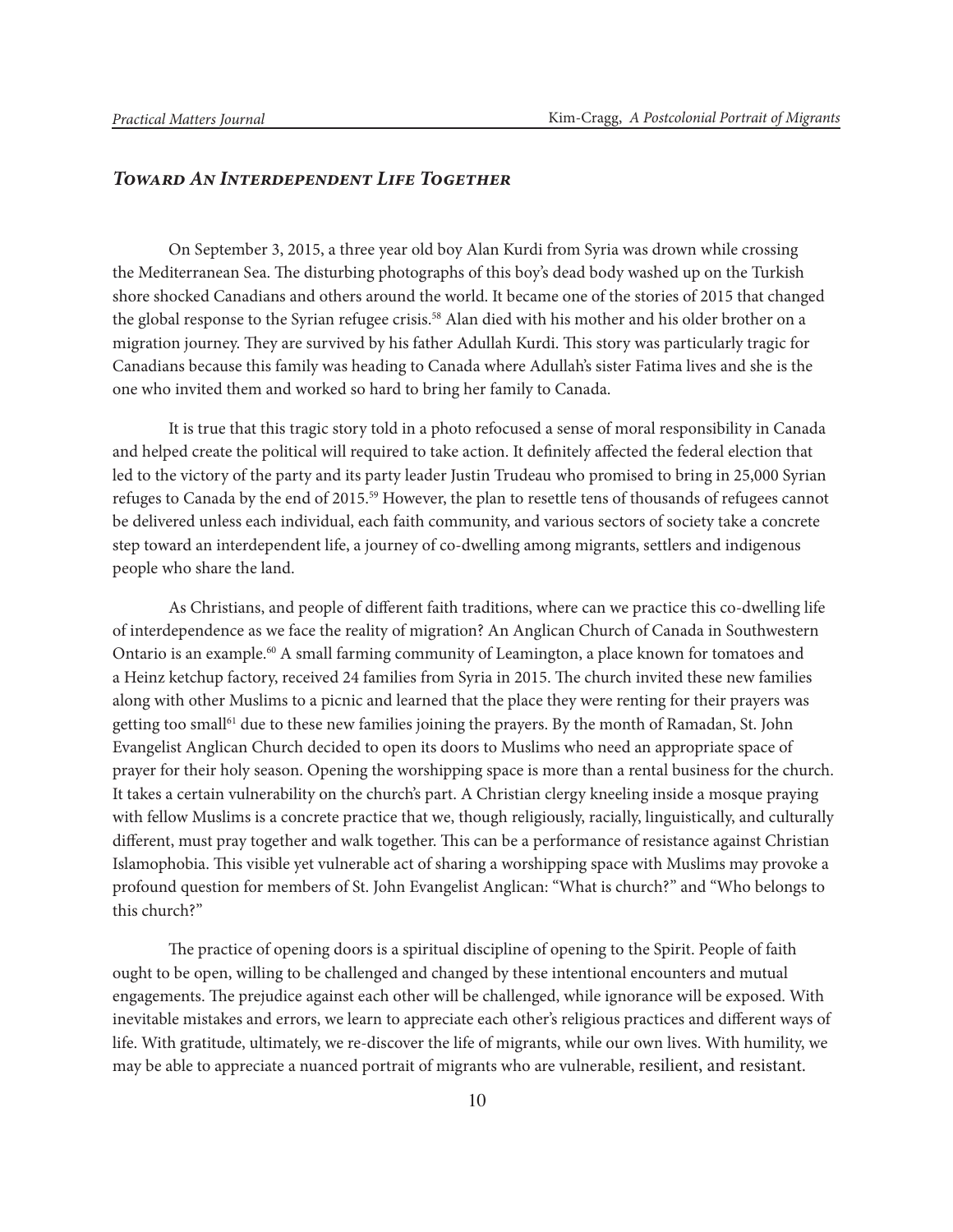A migrant journey is not only for migrants. A journey of migration is a path of interdependence; it is a journey in which Christians and Muslims, indigenous people, old settlers and new migrants, all humans and living beings must walk together for peaceful and respectful co-existence.

#### *Endnotes*

**1** Wikipedia Contributors, "Canada Reads," *Wikipedia, The Free Encyclopedia*, accessed May 22, 2018, https://en.wikipedia.org/w/index.php?title=Canada\_Reads&oldid=842099468.

2 Stephen Castles and Mark J. Miller, *Age of Migration*, 4<sup>th</sup> ed. (New York: Palgrave Macmillan, 2009).

**3** Kathleen A. Cahalan and Gordon S. Mikoski, eds., *Opening the Field of Practical Theology: An Introduction* (Lanham: Rowman and Littlefield, 2014), 3.

**4** Jennifer Welsh, *The Return of History: Conflict, Migration, and Geopolitics in the Twenty-First Century* (Toronto: House of Anansi Press, 2016), 121.

**5** UN High Commissioner for Refugees, "UNHCR Global Trends: Forced Displacement in 2015," *Relief Web*, accessed May 22, 2018, https://reliefweb.int/report/world/unhcr-global-trends-forced-displacement-2015.

**6** Susanna Snyder, "Introduction," in *Church in an Age of Global Migration: A Moving Body,* edited by Susanna Snyder, Joshua Ralston, and Agnes M. Brazal (New York: Palgrave Macmillan, 2016), 3.

**7** Welsh, *The Return of History,* 109.

**8** Ashcroft, Bill, Gareth Griffiths, and Helen Tiffin. *The Empire Writes Back: Theory and practice in post-colonial literature* (London and New York: Routledge, 1989)*,* 2.

**9** Ann McClintock, "The Angel of Progress: Pitfalls of the Term 'Postcolonialism,' in *Colonial Disclosure and Post-Colonial Theory: A Reader*, edited by Patrick Williams and Laura Chrisman (New York: Columbia University Press, 1994), 295.

**10** HyeRan Kim-Cragg, *Story and Song: A Postcolonial Interplay between Christian Education and Worship* (New York: Peter Lang, 2012), 27.

**11** Jenny Daggers, "Postcolonizing 'Mission-Shaped Church: The Church of England and Postcolonial Diversity," in *Postcolonial Practice of Ministry: Leadership, Liturgy and Interfaith Engagement,* edited by Kwok Pui-lan and Stephen Burns (Lanham: Lexington, 2016), 186.

**12** Edward Said, *Culture and Imperialism* (New York: Vintage, 1993), 262—336.

**13** Musa Dube, *A Postcolonial Feminist Interpretation of the Bible* (St. Louis: Chalice, 2000)*,* 15.

**14** Kwok Pui-lan, *Postcolonial Imagination and Feminist Theology* (Louisville: Westminster/John Knox, 2005), 3.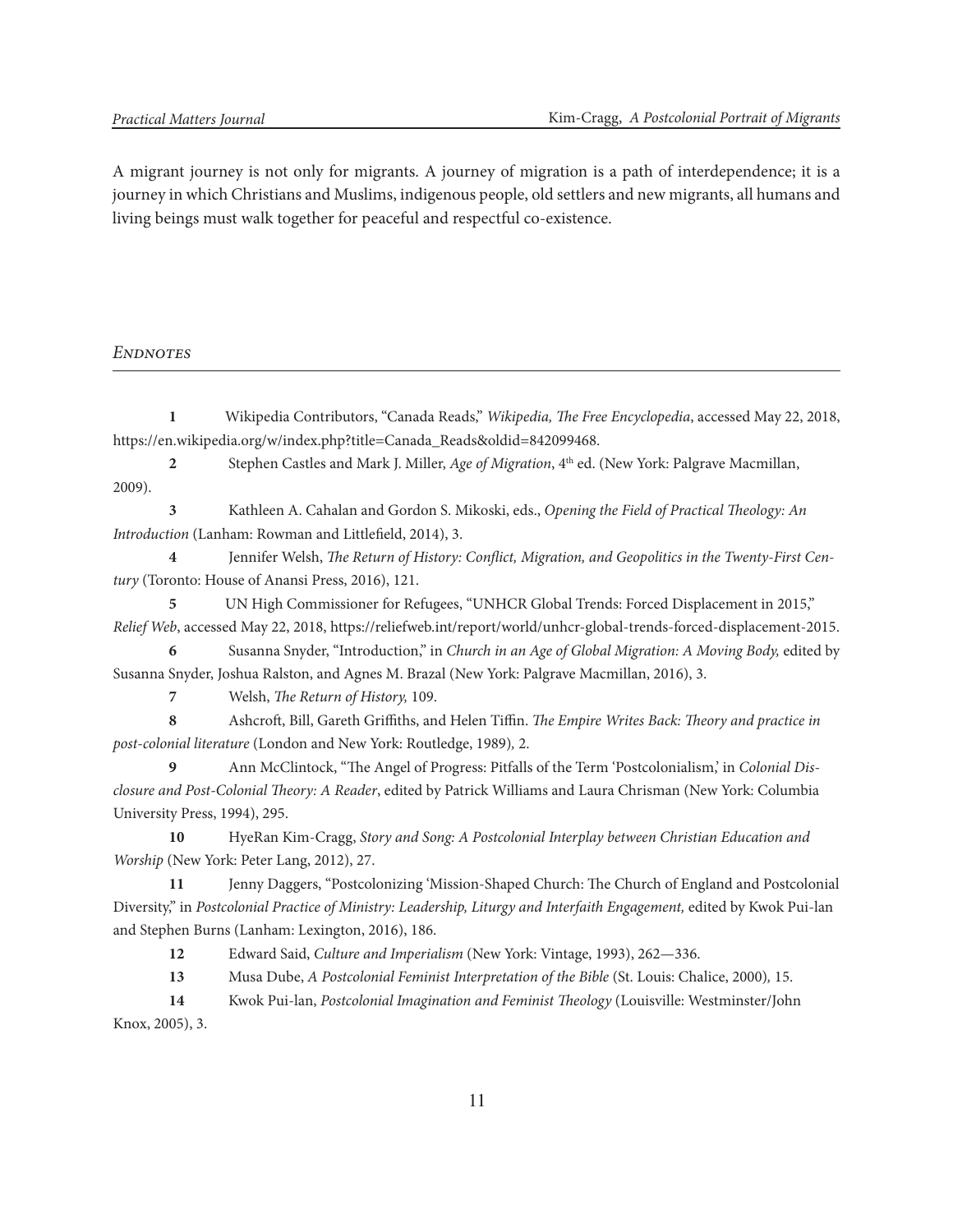**16** *Truth and Reconciliation Commission of Canada Honouring the truth, reconciling for the future: summary of the final report of the Truth and Reconciliation Commission of Canada* http://nctr.ca/assets/reports/ Final%20Reports/Executive\_Summary\_English\_Web.pdf

**17** Irving Abella, "Foreword," in B. Roberts, *Whence They Came: Deportations from Canada 1900-* 1935 (Ottawa: University of Ottawa Press, 1988), vii.

**18** HyeRan Kim-Cragg, *Interdependence: A Postcolonial Feminist Practical Theology,* chapter 5 (Eugene: Pick Wick, forthcoming).

**19** "Immigration Regulations, Order-in Council PC 1967-1616, 1967," *Canadian Museum of Immigration at Pier 21*, accessed May 22, 2018. https://www.pier21.ca/research/immigration-history/immigration-regulations-order-in-council-pc-1967-1616-1967.

**20** Harsha Walia, *Undoing Border Imperialism* (Chico: AK Press, 2013), 24.

**21** "PSAC North," *Temporary Foreign Workers Program in Canada: Modern Day Slavery | PSAC North*, accessed May 22, 2018, http://psacnorth.com/temporary-foreign-workers-program-canada-modern-day-slavery.; Zach Vaughn, "Modern Slavery: Worker Rights and Human Trafficking," *Framing the Global*, February 06, 2017, accessed May 22, 2018, http://framing.indiana.edu/2017/02/06/modern-slavery-worker-rights-and-human-trafficking/.

**22** Edward Said, *Representations of the Intellectual* (New York: Random House, 1996), 47.

**23** Chimamanda Ngozi Adichie, "Transcript of "The Danger of a Single Story," *TED: Ideas worth Spreading*, accessed May 22, 2018, https://www.ted.com/talks/chimamanda\_adichie\_the\_danger\_of\_a\_single\_story/ transcript?language=en.

**24** Butler, "Rethinking Vulnerability and Resistance," in *Vulnerability in Resistance,* edited by Judith Butler, Zeynep Gambetti, and Leticia Sabsay (Durham, Duke University Press, 2016), 24.

**25** Gayatri Chakravorty Spivak, "Can the Subaltern Speak?" in *Colonial Discourse and Post-Colonial Theory,* edited by Patrick Williams and Laura Chrisman (New York: Columbia University Press, 1994), 66—111.

**26** Gayatri Chakravorty Spivak, *Outside in the Teaching Machine* (New York: Routledge, 1993), 56.

**27** HyeRan Kim-Cragg, "Between and Beyond Asian-ness: A Voice of a Postcolonial Hybrid Korean-Canadian in the Diaspora," in *What Young Asian Theologians Are Thinking,* edited by Leow Theng Huat, (Singapore: Trinity Theological College, 2014), 90-102. She problematizes the very notion of Asia as a colonial construct, while arguing its strategic use for the sake of alliance within differences among people in Asia and as Asian Diasporas.

**28** Edward Said, *Orientalism* (New York: Vintage Books, 1978), 3.

**29** Nam Soon Kang, "Who/What Is Asian? A Postcolonial Theological Reading of Orientalism and Neo-Orientalism," in *Postcolonial Theologies: Divinity and Empire,* edited by Catherine Keller, Michael Nausner, and Mayra Rivera (St. Louis: Chalice, 2004), 106.

**30** Ibid.

**31** Sara Ahmed, *Strange Encounters: Embodied Others in Post-Coloniality* (New York: Routledge, 2000), 6.

**32** Bridge Anderson, "'Illegal immigrant Victim or Villain?.'" This paper was originally presented on 30th June 2008 at the COMPAS Annual Conference, "Theorizing Key Migration Debates," St Anne's college, University of Oxford. https://pdfs.semanticscholar.org/f7c1/095aa3a21a6efc1e0deb96f0838123d0a0b0.pdf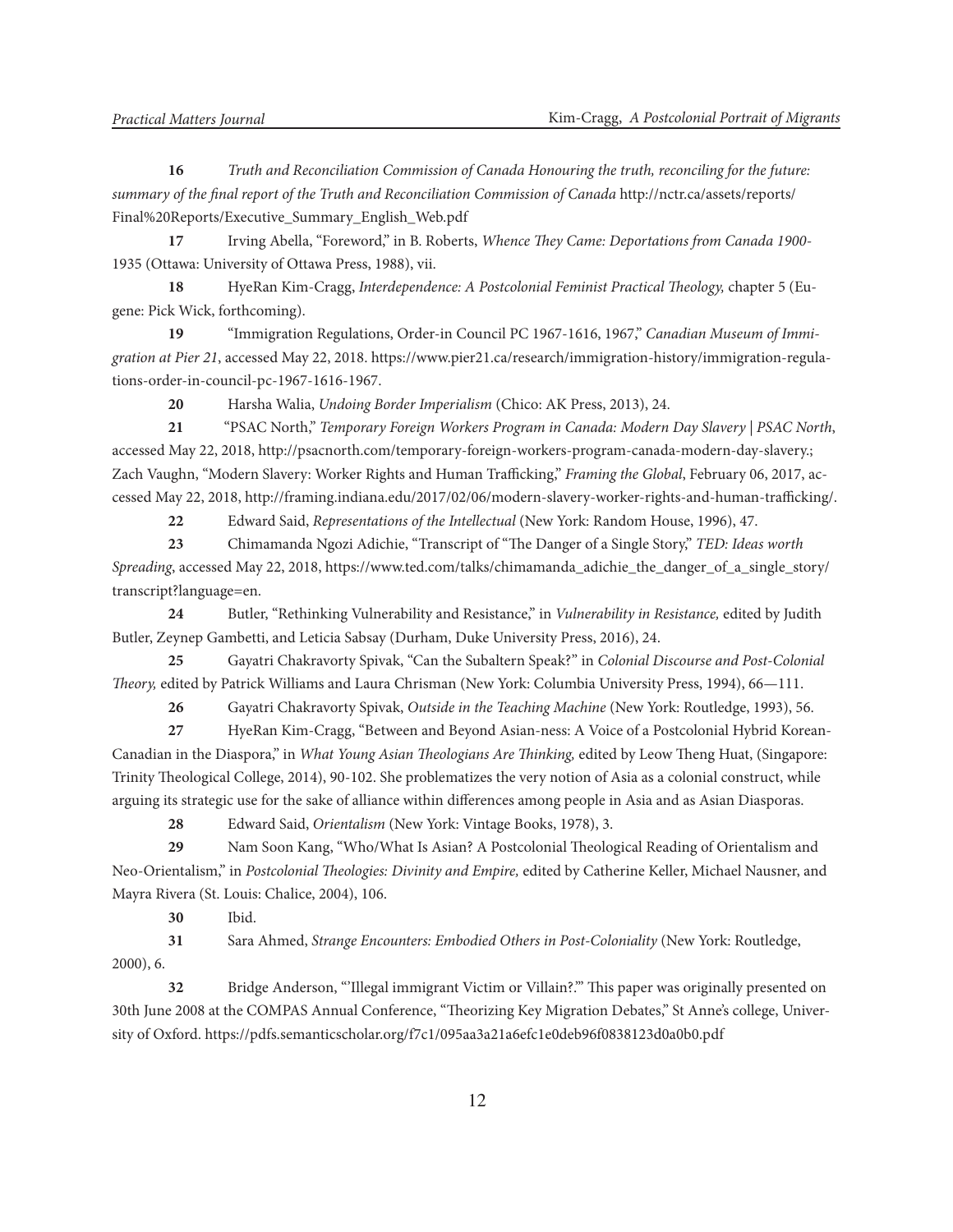**35** Bonnie J. Miller-McLemore, "The Contributions of Practical Theology," in *The Willey-Blackwell Companion to Practical Theology,* edited by Bonnie J. Miller-McLemore (Chichester: Willey-Blackwell, 2012), 7.

**36** Carmen Nanko-Fernández, *Theologizing en Espanglish: Context, Community, and Ministry*  (Maryknoll: Orbis, 2010)*,* 115.

**37** Mark Griffin and Theron Walker, *Living on the Borders: What the Church can Learn from Ethnic Immigrant Cultures* (Grand Rapids: Brazos, 2004).

**38** Deirdre Cornell, *Jesus was a Migrant* (Maryknoll: Orbis, 2014); Gemma Tulud Cruz, *An Intercultural Theology of Migration: Pilgrims in the Wilderness* (Leiden: Brill, 2010); *The "Other" Is My Neighbour: Developing an Ecumenical Response to Migration* (Geneva: WCC, 2013).

**39** Ahmed, *Strange Encounters,* 36.

**40** Butler, "Rethinking Vulnerability and Resistance," 22.

**41** Ibid., 24.

**42** Gayatri Chatravorty Spivak, *A Critique of Postcolonial Reason: Toward a History of the Vanishing Present* (Cambridge: Harvard University Press, 1999), 4.

**43** James Walters, "Migration, Higher Education, and the Changing Church," in *Church in an Age of Global Migration: A Moving Body,* edited by Susanna Snyder, Joshua Ralston, and Agnes M. Brazal (New York: Palgrave Macmillan, 2016), 110.

**44** Butler, "Rethinking Vulnerability and Resistance," 24.

**45** Katheryn Pfisterer Darr, "Ezekiel," in *The Women's Commentary,* edited by Carol A. Newsom and Sharon H. Ringe (Louisville: Westminster/John Knox, 1992), 183, 185.

**46** Jean-Pierre Ruiz, *Readings from the Edges: The Bible and People on the Move* (Maryknoll: Orbis, 2011), 78.

**47** Butler, "Rethinking Vulnerability and Resistance," 26.

**48** Michael Sepidoza Campos, "Not Quite Here: Queer Ecclesial Spaces in the Filipino Diaspora," in *Church in an Age of Global Migration: A Moving Body,* edited by Susanna Snyder, Joshua Ralston, and Agnes M. Brazal (New York: Palgrave Macmillan, 2016), 179.

**49** Michael Nausner, "Homeland as Borderland: Territories of Christian Subjectivity," in in *Postcolonial Theologies: Divinity and Empire,* edited by Catherine Keller, Michael Nausner, and Mayra Rivera (St. Louis: Chalice, 2004), 118. Emphasis is original.

**50** Wonhee Anne Joh, *Heart of the Cross: A postcolonial Christology* (Louisville: Westminster/John Knox Press, 2006), 42.

**51** Jonathan Tan, *Introducing Asian American Theologies* (Maryknoll: Orbis, 2008), 138—39.

**52** Walia, *Undoing Border Imperialism*.

**53** Butler, "Rethinking Vulnerability and Resistance," 26.

**54** Patrick Kingsley, "Stories of 2015: How Alan Kurdi's Death Changed the World," *The Guardian*, December 31, 2015, accessed May 22, 2018, https://www.theguardian.com/world/2015/dec/31/alan-kurdi-deathcanada-refugee-policy-syria-boy-beach-turkey-photo.